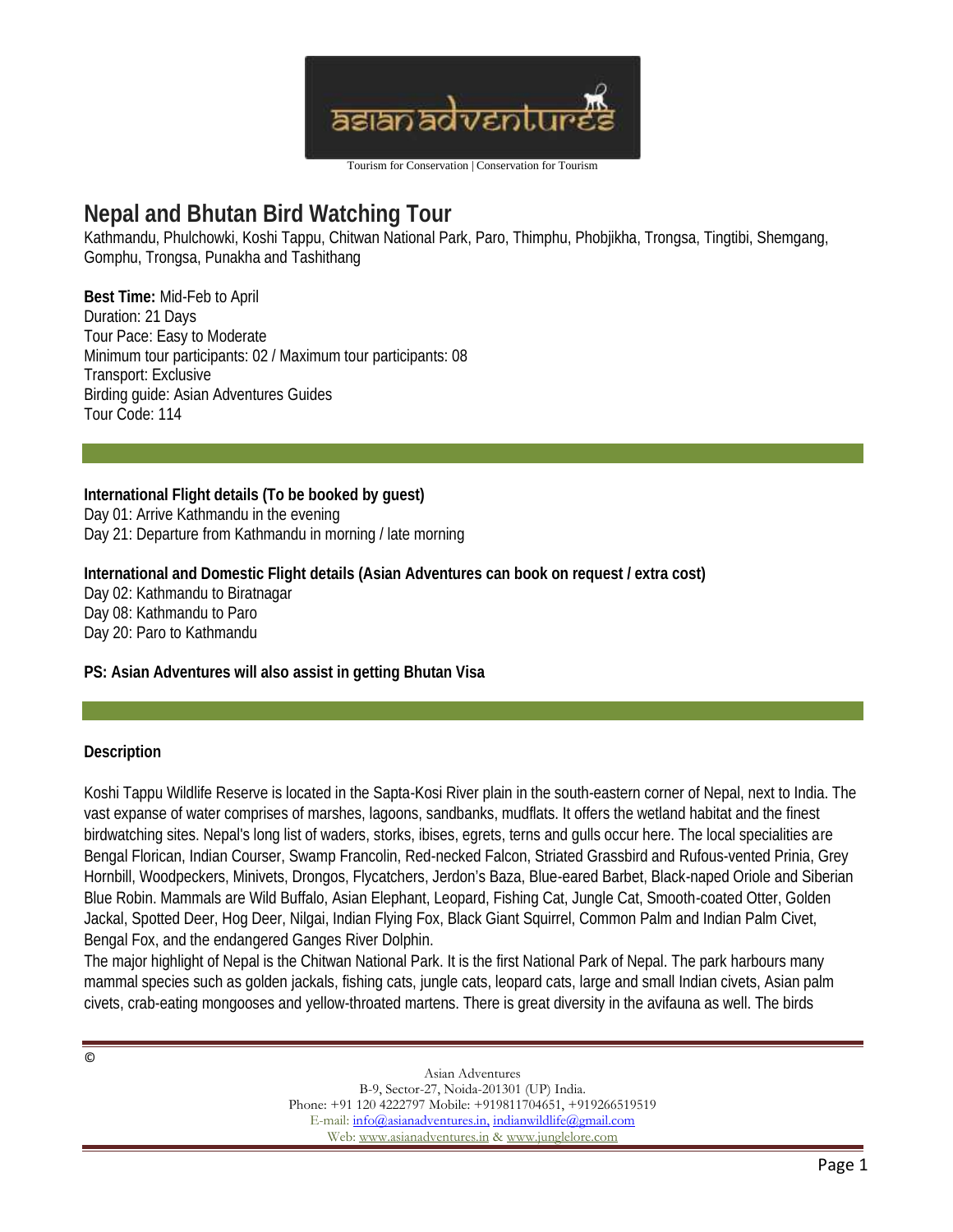

commonly found in the park are Bengal florican, the vulnerable lesser adjutant, grey-crowned prinia, swamp francolin, grass warblers, slender-billed babblers, Oriental darter, egrets, bitterns, storks and kingfishers.

Situated at the Eastern end of the Himalayas, and located between India and Tibet, The Kingdom of Bhutan is a land locked country of just half a million people with an area of 47,000 square kilometres. Bhutan forms a giant staircase geographically, starting in the south, from a narrow strip of land in the plains of India at an altitude of 100 m, the elevation rises to high Himalayan peaks over 7000 m in the North on the borders with Tibet.

Some of the rare species that can be seen are Rufous–necked Hornbill, beautiful Nuthatch, White bellied heron, Palla's Fishing Eagle, Satyr Tragopan, Black–necked Crane, Wood Snipe, Ward's Trogon, Blyth's Kingfisher, Yellow-rumped Honey Guide, Purple Cochoa, Rufus-throated Wren Babbler, Red-headed Parrotbill, Grey Crowned Prinia, and Dark- rumped swift. You will also encounter the fabulous Ibisbill, Fire-tailed Myzornis and a plethora of other gorgeous and little known Himalayan species.

**Itinerary overview**

- Day 01: Arrive Kathmandu
- Day 02: Kathmandu to Phulchowki to Kathmandu drop
- Day 03: Kathmandu to Biratnagar to Koshi Tappu
- Day 04: Koshi Tappu
- Day 05: Koshi Tappu to Chitwan National Park.
- Day 06: Chitwan National Park
- Day 07: Chitwan to Kathmandu
- Day 08: Kathmandu-Paro
- Day 09: Paro to Chelela and continue to Thimphu
- Day 10: Thimphu to Phobjikha
- Day 11: Phobjikha to Trongsa
- Day 12: Trongsa to Tingtibi
- Day 13: Tingtibi to Shemgang Old Road excursion.
- Day 14: Tingtibi to Gomphu and back
- Day 15: In and around Tingtibi
- Day 16: Tingtibi to Trongsa via Wangduegang
- Day 17: Trongsa to Punakha
- Day 18: AM Tashithang (JDN Park) excursion
- Day 19: Punakha to Paro
- Day 20: Paro to Kathmandu
- Day 21: Kathmandu to Departure

Asian Adventures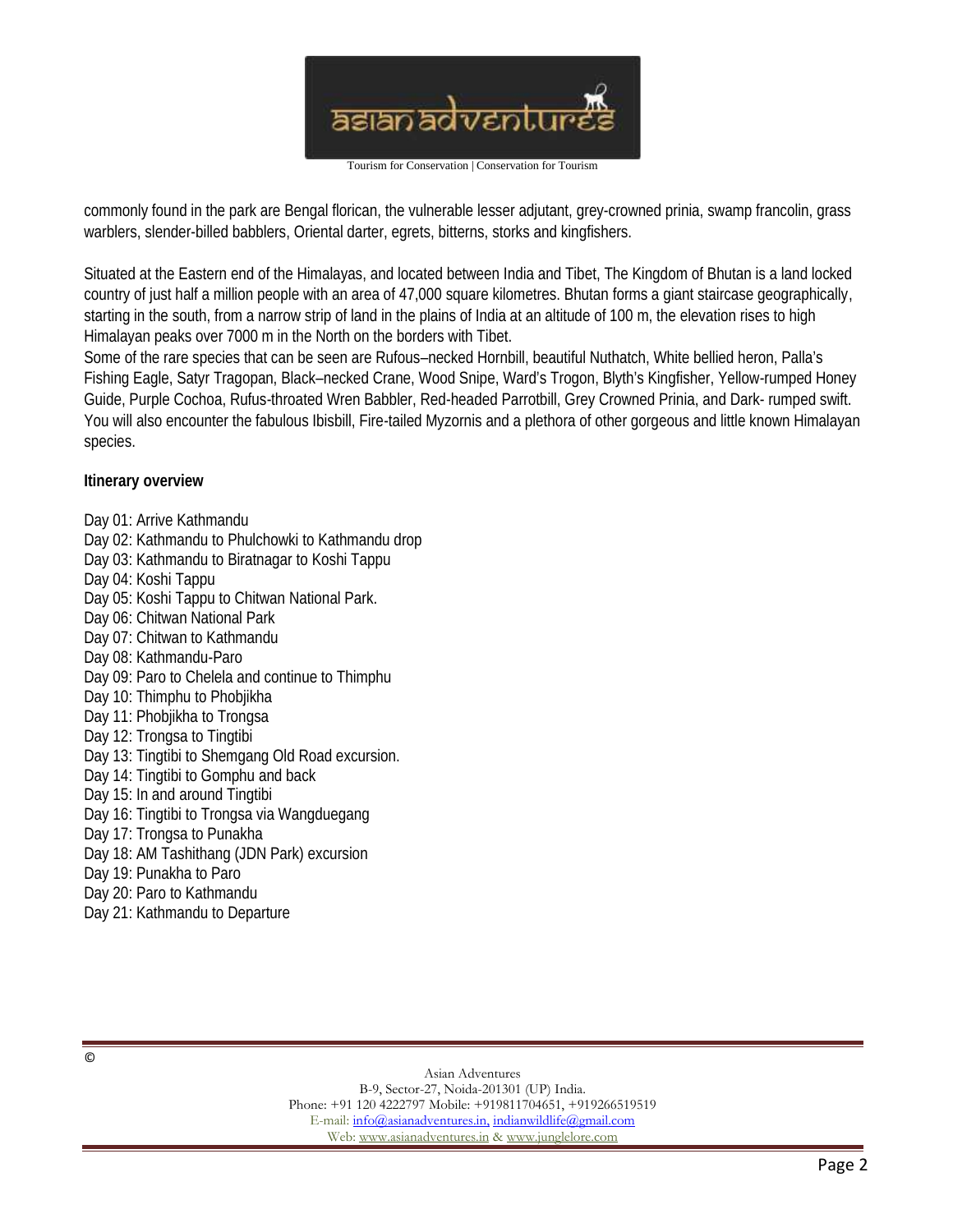

**Know where you are headed in India!**



**Connect with us today.** Twitter **|** Facebook **|** Website **|** Instagram **|** LinkedIn **|** Email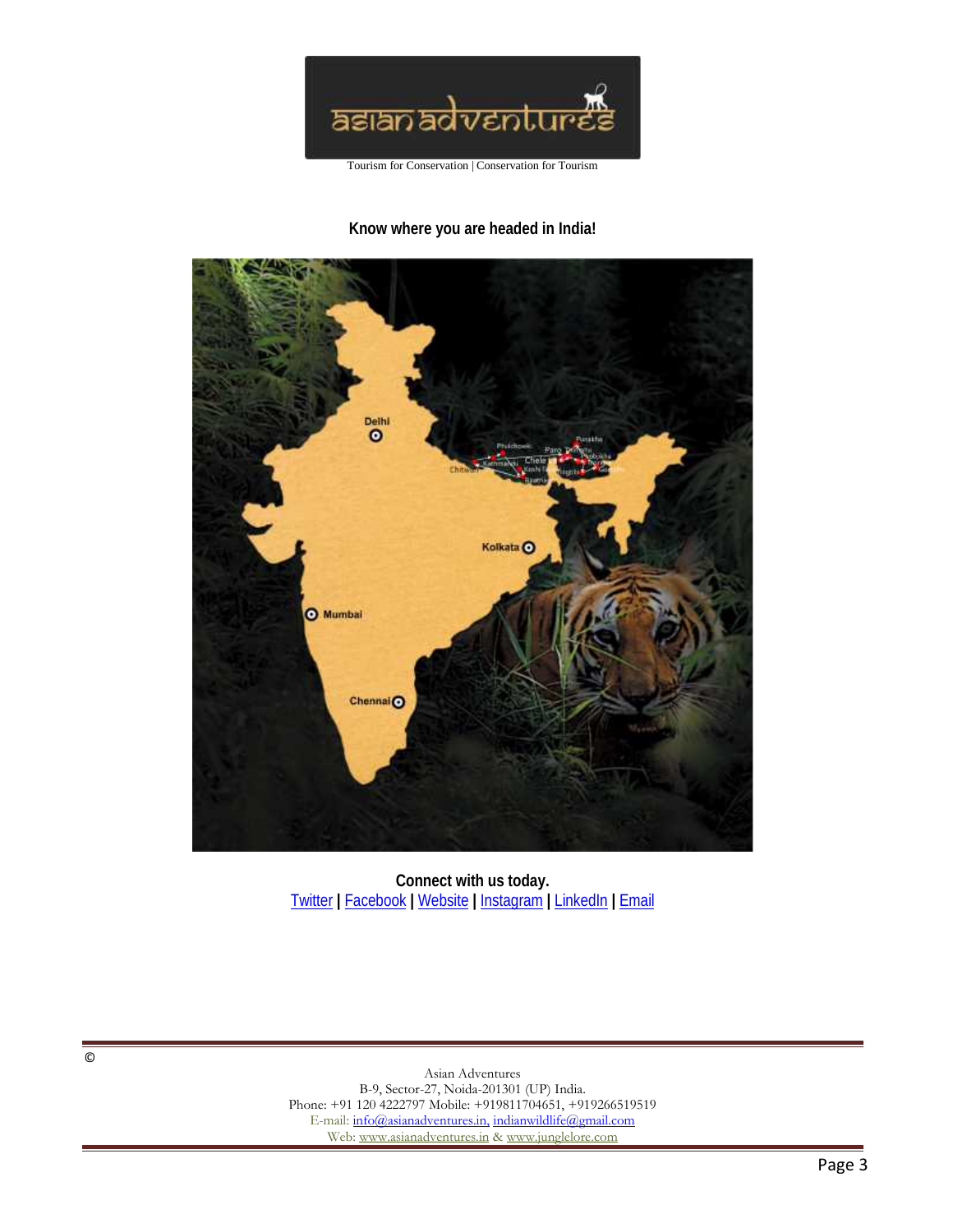

#### **Highlights**

- $\triangleright$  Excellent Birding
- $\triangleright$  Tiger Tracking and mammal watching
- $\triangleright$  Elephant ride
- $\triangleright$  Pristine Himalayas
- $\triangleright$  Amazing architecture
- $\triangleright$  Interesting road journeys
- ▶ Great Indo-Tibetan food
- $\triangleright$  Sightseeing

## **ITINERARY**

**Day 01: Arrive Kathmandu** *Meals: On own Accommodation: Marriott*

Arrive Kathmandu in the afternoon. You will be met and transferred to the overnight stay.

**Day 02: Kathmandu to Phulchowki to Kathmandu drop** *Meals: Breakfast and packed Lunch Accommodation: Marriott*

Full day birding excursion. Phulchowki is situated about 15 km Southeast of Kathmandu, this mountain is 2759m high. It is a good spor for hiking. Rhododendron of different varieties and colours from pure white to dark red are found here. This is also the most popular bird watching spot in the valley. 265 species of birds are recorded here till date. overnight stay.



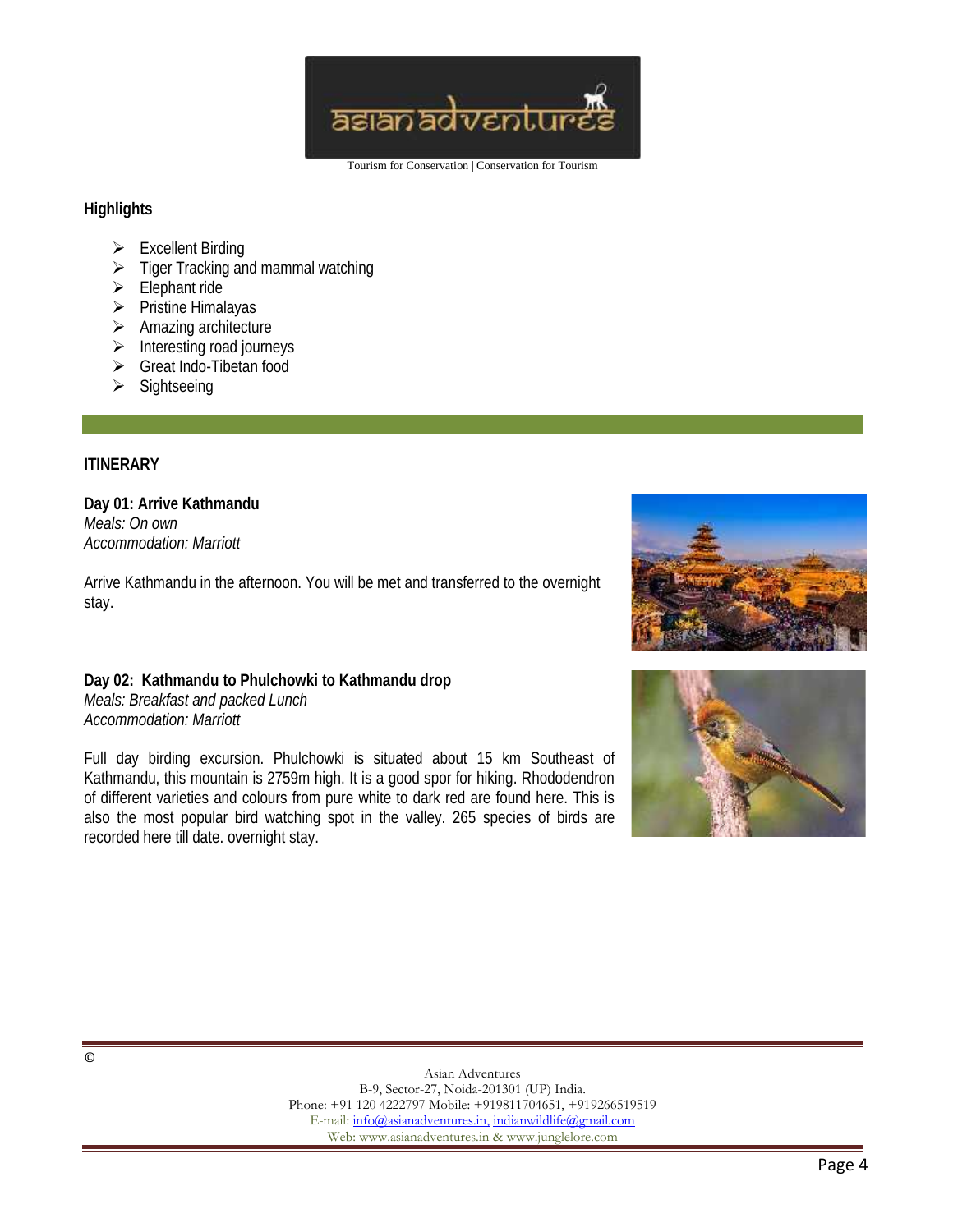

Tourism for Conservation | Conservation for Tourism

**Day 03: Kathmandu to Biratnagar to Koshi Tappu** *Meals: Breakfast in Kathmandu hotel, Lunch and Dinner Accommodation: Koshi Camp or similar*

Morning transfer to Kathmandu airport to connect flight to Biratnagar at 0745 hrs. Arrive Biratnagar at 0830 hrs. You will be meet and greet by your main birding guide of the tour. Transfer to Koshi Tappu. Rest of the day birding in Koshi Tappu Wildlife Reserve which lies on the flood plains of the Sapta Koshi in Saptari and Sunsari districts of Eastern Nepal. The Reserve

offers important habitat for a variety of wildlife. Overnight stay

**Day 04: Koshi Tappu** *Meals: Breakfast, Lunch and Dinner Accommodation: Koshi Camp or similar*

Spend the full day bird watching on foot and in boats. Koshi Tappu is one of the finest wetlands in Asia. Overnight stay

**Day 05: Koshi Tappu to Chitwan National Park** *Meals: Breakfast, Packed Lunch and Dinner in Chitwan Accommodation: Machan Country Villa or similar*

After breakfast, drive to Chitwan (birding on the way). Evening birding. Overnight stay

**Day 06: Chitwan National Park** *Meals: Breakfast, Lunch and Dinner Accommodation: Machan Country Villa or similar*

Full day in Chitwan for birds and mammals. Overnight stay







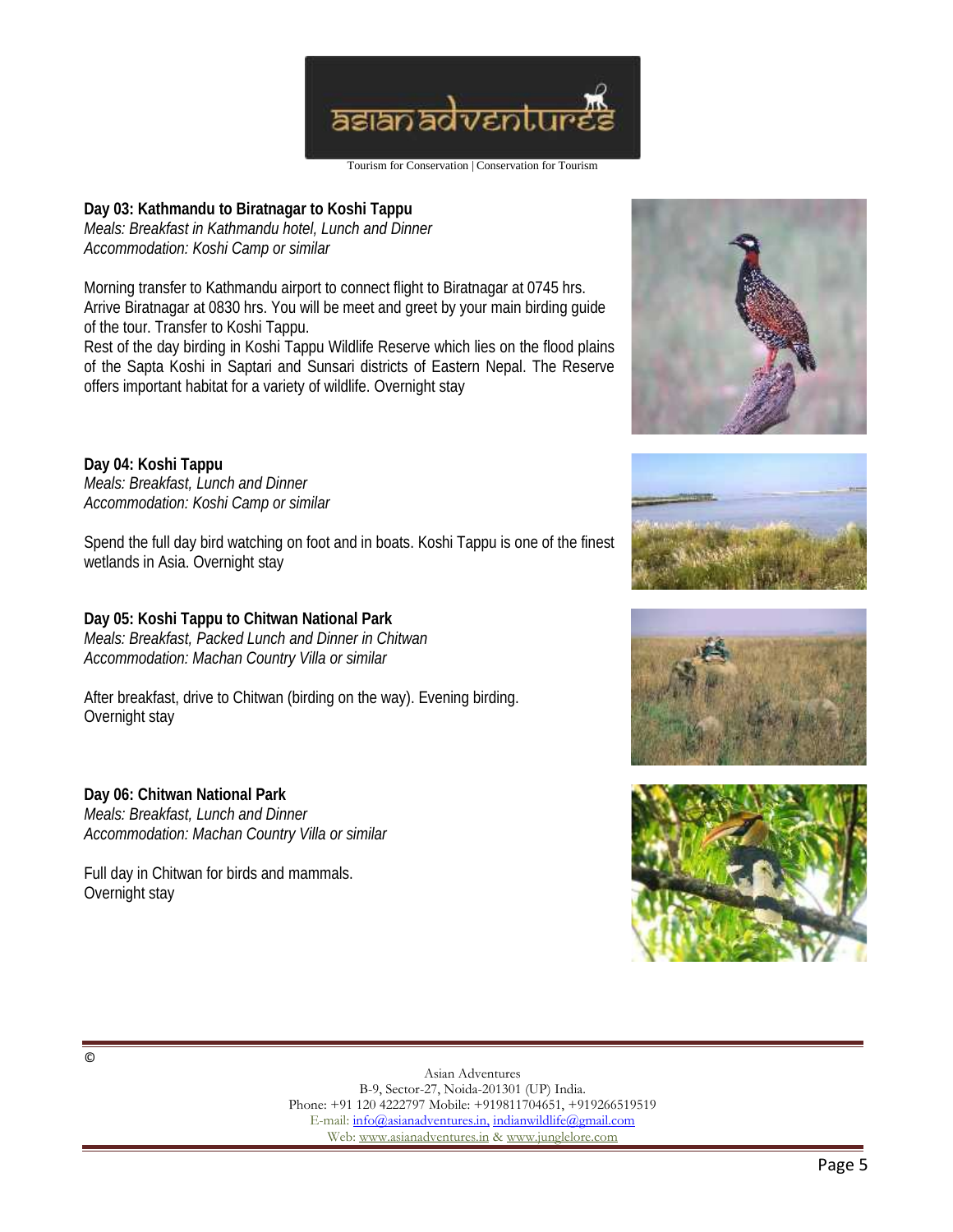

**Day 07: Chitwan to Kathmandu** *Meals: Breakfast and Lunch in Chitwan Accommodation: Royal Singhi or similar*

Morning birding in Chitwan. Afternoon drive back to Kathmandu. Arrive Kathmandu in the evening. Overnight stay

**Day 08: Kathmandu to Paro** *Meals: Lunch and Dinner Accommodation: Tenzinling or similar*

This morning you depart on Druk Airlines, arriving into Paro at noon. Upon arrival at the new Paro International Airport, you will be met by your guide. Overnight stay

**Day 09: Paro to Chelela and continue to Thimphu (130kms)** *Meals: Breakfast, Lunch and Dinner*

After breakfast, drive to Chelela. After birding, continue drive to Thimphu. Evening birding in Thimphu. Overnight stay

**Day 10: Thimphu to Phobjikha (140 kms).** *Meals: Breakfast, Lunch and Dinner Accommodation: Hotel Gakiling or similar*

Stopping over at Dochu L, Lampelri Botanical Park and Noboding Road. Overnight stay

**Day 11: Phobjikha to Trongsa (88km)** *Meals: Breakfast, Lunch and Dinner Accommodation: Hotel Punzhi Resort.*

Early morning drive to Pelela for high altitude bird species and amazing Rhododendrons in bloom. Overnight stay









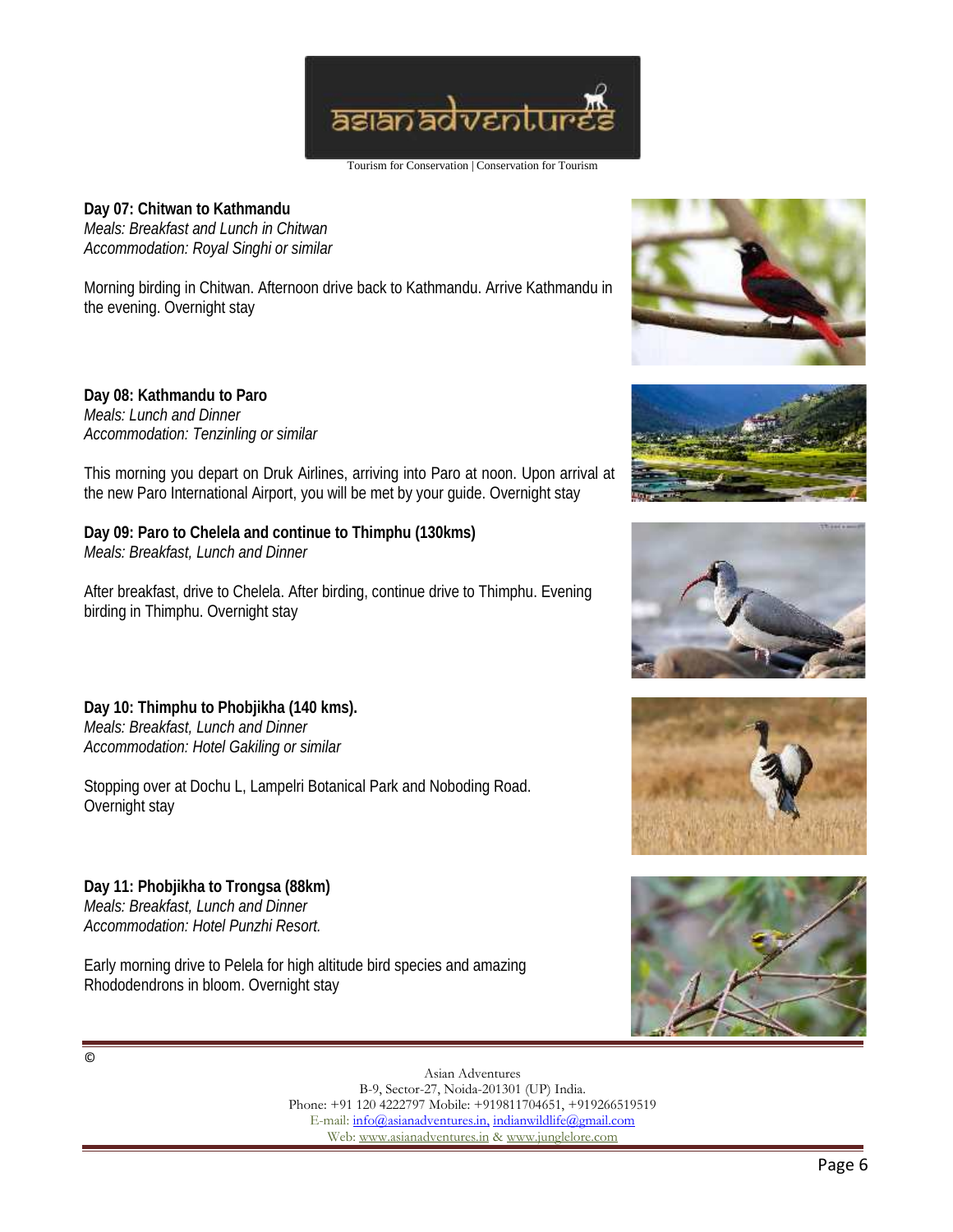

**Day 12: Trongsa to Tingtibi (140km)** *Meals: Breakfast, Lunch and Dinner Accommodation: Hotel Twang*

Stopping along Langthel and Koshala for birds and flowers. Overnight stay

**Day 13: Tingtibi to Shemgang Old Road excursion.** *Meals: Breakfast, Lunch and Dinner Accommodation: Hotel Twang*

Exploring Shemgang and Tingtibi (one of the best birding hot-spots in all of Asia). Overnight stay

**Day 14: Tingtibi to Gomphu and back (80 kms return drive).** *Meals: Breakfast, Lunch and Dinner Accommodation: Hotel Twang*

Exploring the Royal Manas National Park. Overnight stay

**Day 15: In and around Tingtibi** *Meals: Breakfast, Lunch and Dinner Accommodation: Hotel Twang*

Optional hike to the village of Berthi to sight the rarest bird in Bhutan the White bellied Heron, perhaps with the nest. Overnight stay







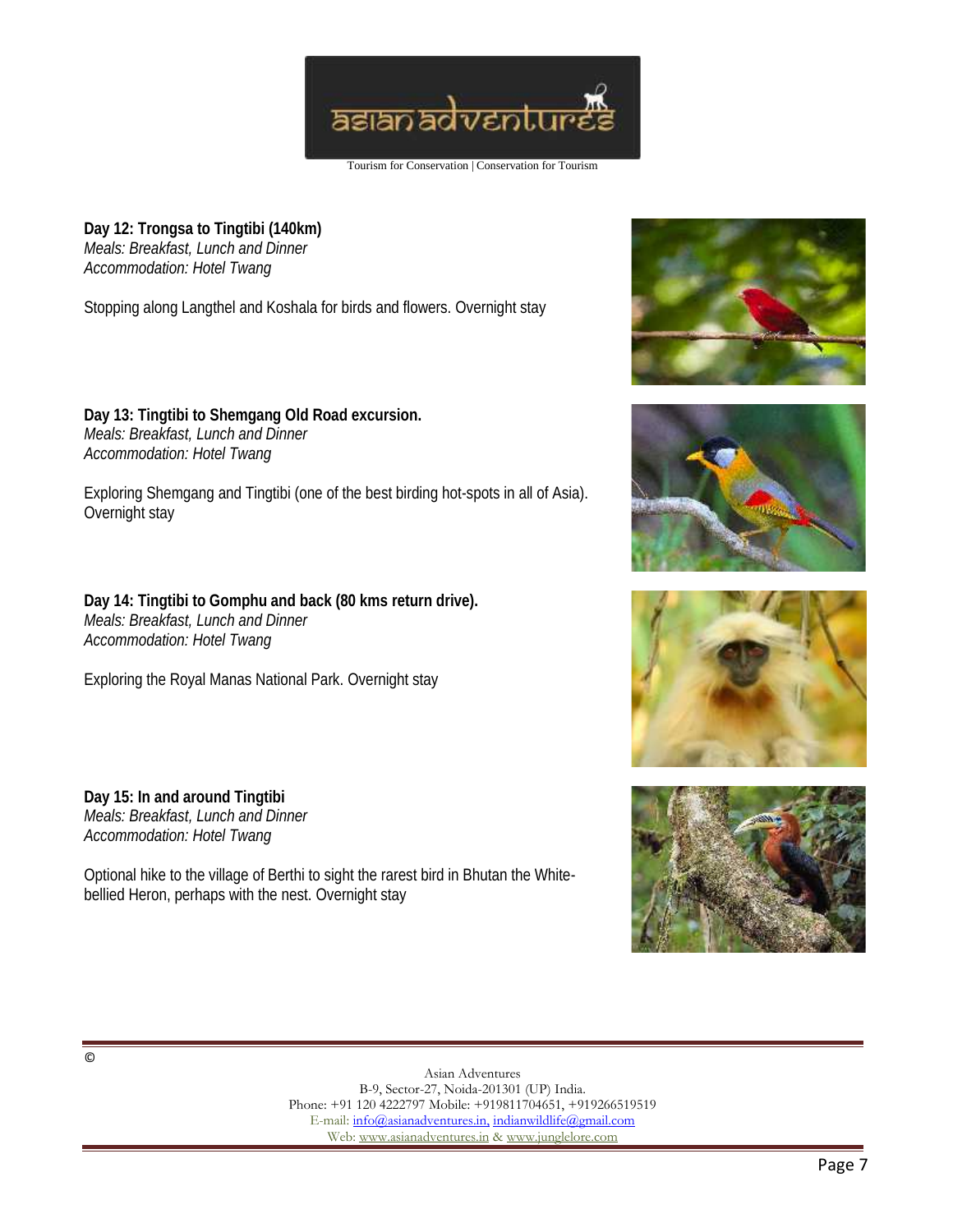

**Day 16: Tingtibi to Trongsa via Wangduegang (130km)** *Meals: Breakfast, Lunch and Dinner Accommodation: Yangkhil Resort*

Birding along the Wangduegang road. Overnight stay

**Day 17: Trongsa to Punakha (125km)** *Meals: Breakfast, Lunch and Dinner Accommodation: Meri Puensum Resort*

Stop for birds and flowers along Chendibji and Pelela road. Overnight stay

**Day 18: AM Tashithang (JDN Park) excursion (65kms).** *Meals: Breakfast, Lunch and Dinner Accommodation: Meri Puensum Resort*

PM visit the magnificent Punakha Dzong. Overnight stay

**Day 19: Punakha to Paro (125kms)** *Meals: Breakfast, Lunch and Dinner Accommodation: Hotel Olathang*

Stop at Lumetshawa and Lampelri for birds and flowers. Overnight stay







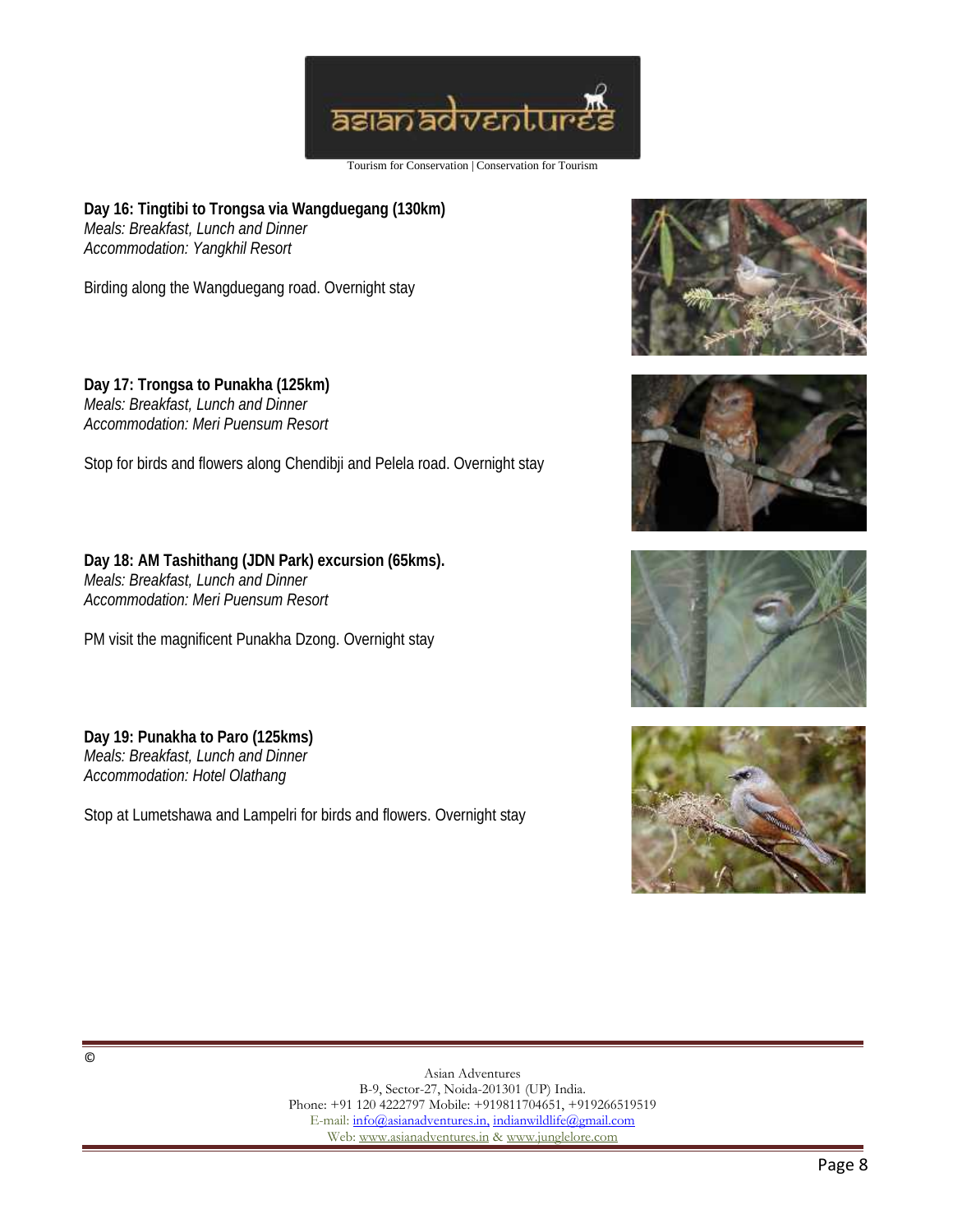

**20 April 2018: Paro to Kathmandu** *Meals: Breakfast Accommodation: Hotel Royal Singhi*

Morning transfer to Paro airport. Flight KB-400 Paro (1145 hrs) to Kathmandu (1230 hrs). You will be met and transferred to overnight stay.

**21 April 2018: Kathmandu to Departure** *Meals: Breakfast*

Morning transfer to Kathmandu to connect flight back to home via Delhi. Tour ends.





**Connect with us today.** Twitter **|** Facebook **|** Website **|** Instagram **|** LinkedIn **|** Email

**Tour cost (per person)** US\$ 6100 (minimum 06-08 paying persons) US\$ 6300 (minimum 04 paying persons) US\$ 6600 (minimum 02 paying persons)